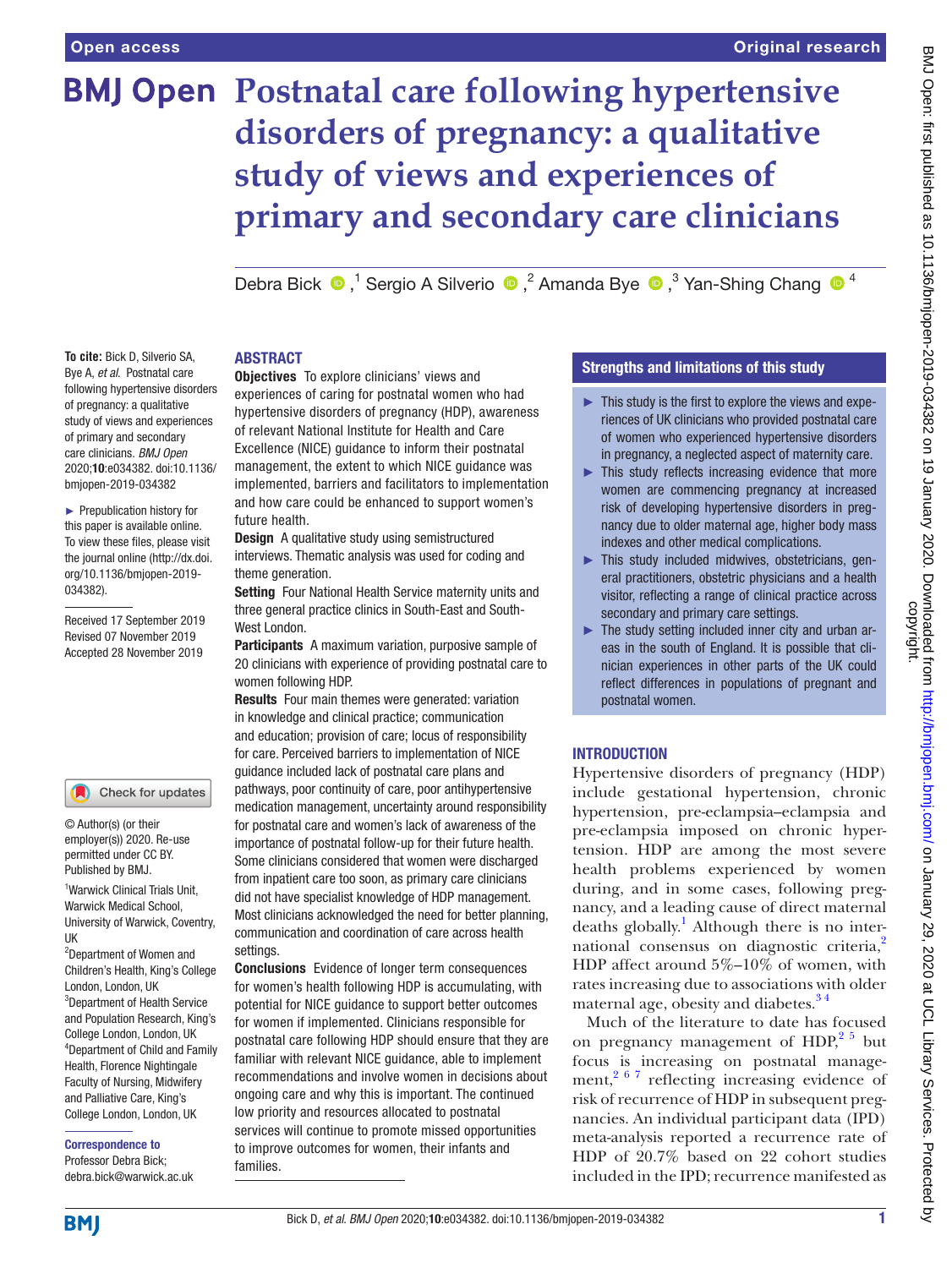pre-eclampsia in 13.8% of the studies, gestational hypertension in 8.6%, and haemolysis, elevated liver enzymes and low platelet count syndrome in  $0.2\%$ .

Adverse outcomes are not only restricted to the index pregnancy or subsequent pregnancies, with large observational studies and systematic reviews reporting that HDP increase a woman's lifetime risk of cardiovascular disease (CVD) two- to five-fold compared with women who were normotensive.<sup>[9–11](#page-8-4)</sup> An earlier systematic review and metaanalysis also found women who had pre-eclampsia had significantly increased odds of a fatal or diagnosed cere-bral vascular accident and hypertension in later life.<sup>[12](#page-8-5)</sup>

Although underlying mechanisms are currently not well understood, given high and persistent levels of maternal morbidity, appropriate and timely clinician input to assess postnatal risk and promote health and well-being following HDP is imperative. Increased awareness of which women may be at risk, together with advice offered to women on self-management of potentially modifiable risk factors such as weight management and tobacco smoking cessation, $3^{13}$  highlighted the potential opportunity for postnatal care to benefit shorter and longer term health.

In the UK, the majority of women access maternity care provided by the National Health Service (NHS). All women, including those who had HDP, will be discharged following birth to routine contacts with a range of clinicians including midwives (for the first 10–14 days postnatally) and health visitors, and advised to make an appointment at 6–8 weeks with their general practitioner (GP; family doctor) at which point they are discharged from maternity care. Some women may be offered a follow-up consultation with their obstetrician and/ or another member of the medical team, but this will depend on local clinical arrangements and capacity.<sup>[14](#page-8-6)</sup>

The National Institute for Health and Care Excellence (NICE) aims to improve outcomes for patients in the UK who receive NHS care through publication of guidance and technology appraisals on provision of effective health, public health and social care across a range of areas, including maternity care. This includes guidance on the routine postnatal care all women and their infants should be offered, $^{14}$  and guidance for women who had  $HDP<sup>3 13</sup>$  which includes postnatal lifestyle behaviours, breastfeeding considerations and consideration of longer terms risks to a woman's health.

Despite increasing numbers of women diagnosed with HDP, little is known about clinicians' management of their postnatal care. The aim of this study was to explore the extent to which planning and provision of care for women who had HDP reflected the then available NICE guidance on  $HDP^{13}$  and routine postnatal care.<sup>[14](#page-8-6)</sup>

#### **METHODS**

Study objectives were to explore:

► Clinicians' views and experiences of caring for women who had HDP, including awareness of relevant NICE

guidance and the extent to which planning, and provision of care reflected guidance.

- Barriers and facilitators to implementation of NICE recommendations relevant to postnatal management following HDP.
- ► Views of where service revisions could be introduced to better meet women's needs and improve quality of care, including the role of multidisciplinary team (MDT).

#### **Setting**

Recruitment took place across four London NHS maternity units and three local general practices based in South-East and South-West London. All four units provided specialist maternity care for women with more complex pregnancies and/or whose infants required neonatal intensive care, in addition to women classed as having a low-risk pregnancy. Three of the maternity units were tertiary centres, with specialist services to treat women and/or infants with the most severe complications of pregnancy and birth and were referral centres for units without these services. The fourth unit was a district general hospital. The general practices were all based in the same locale as three of the maternity units and offered a range of medical services for the local general population, including women living in the hospital catchment area. All of the study sites provided care to ethnically and culturally diverse populations.

#### Recruitment and participants

A maximum variation sampling strategy<sup>15 16</sup> was used to recruit a range of clinicians responsible for providing postnatal care for women who had HDP. This strategy was employed to provide a comprehensive understanding of views and experiences of care offered in-line with the study aim and objectives. Clinicians were identified by local study collaborators as having responsibility for providing postnatal care, in-line with study inclusion criteria. Identified clinicians were contacted by a member of the research team (AB) who explained the purpose of the study and what participation would involve. Those who agreed to participate provided written informed consent prior to the research interview.

#### Data collection

The interview schedule was developed by the authors with input from a stakeholder group of local clinicians with expertise in HDP and a patient and public involvement group comprising women who had previously experienced HDP. Interviews were conducted face to face by AB, or if not possible, by telephone, and were intended to be semistructured, but conversational in nature. This approach allowed for standard questions to be asked in all interviews, but permitted topics of interest to be probed further, additional questions to be asked by the interviewer if appropriate, and informed exploration of topics in subsequent interviews. Interviews, which lasted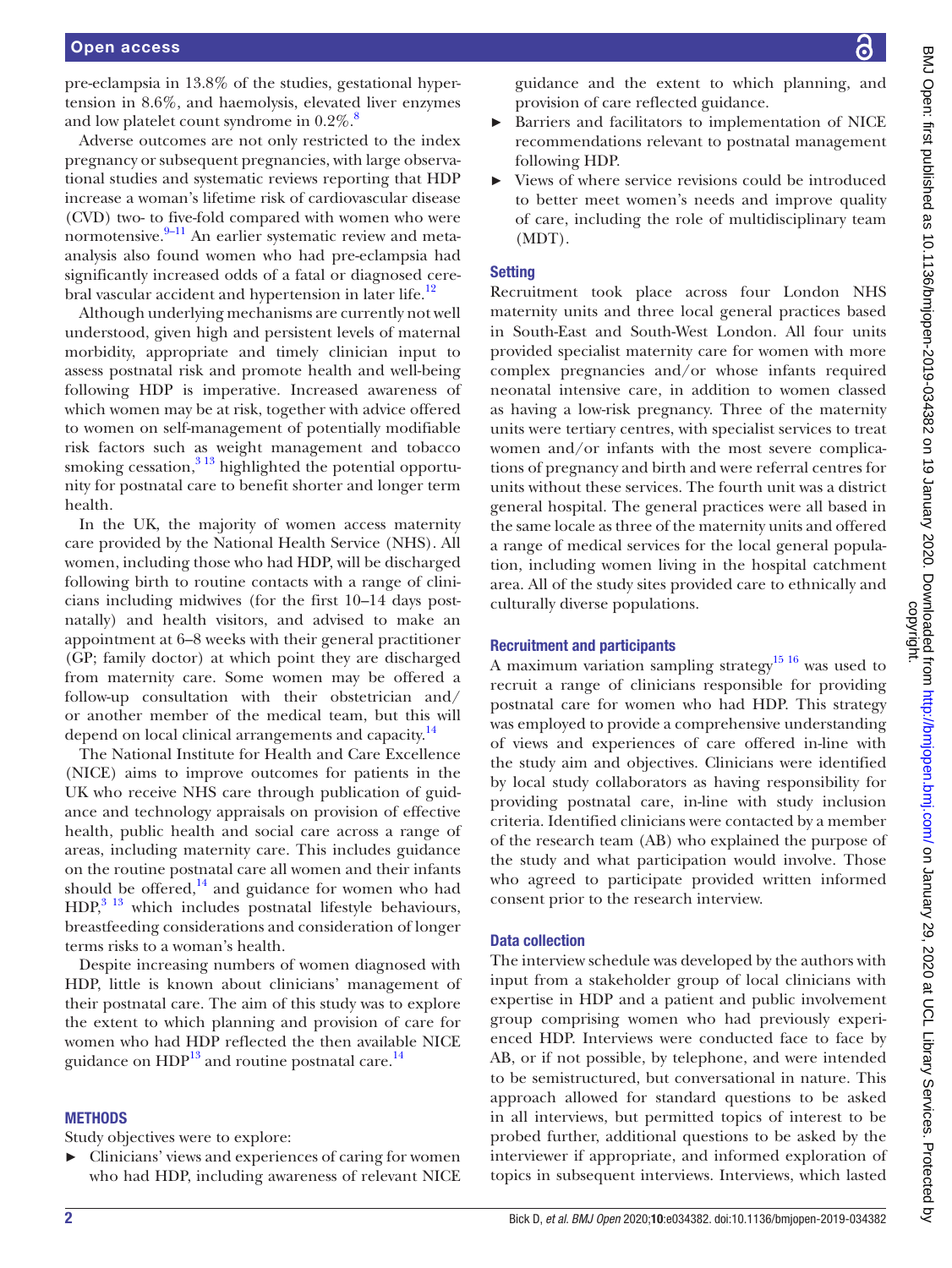<span id="page-2-0"></span>Table 1 Study ID number and clinical background of participants

| participaritio |                                                 |    |                                          |
|----------------|-------------------------------------------------|----|------------------------------------------|
| ID             | Role                                            | ID | Role                                     |
| 1              | General practitioner                            | 11 | General practitioner                     |
| 2              | General practitioner                            | 12 | Consultant obstetrician                  |
| 3              | General practitioner                            | 13 | Specialist midwife for<br>hypertension   |
| 4              | Consultant obstetrician                         | 14 | Consultant midwife                       |
| 5              | Obstetric physician                             | 15 | Consultant obstetrician                  |
| 6              | Community midwife                               | 16 | Research midwife and<br>midwifery matron |
| $\overline{7}$ | Specialist midwife for<br>hypertension          | 17 | Consultant obstetrician                  |
| 8              | Clinical research fellow<br>(obstetric trainee) | 18 | Community midwife                        |
| 9              | Consultant midwife                              | 19 | General practitioner                     |
| 10             | Consultant obstetrician                         | 20 | Health visitor                           |
|                |                                                 |    |                                          |

for around 30min, were transcribed verbatim and transcripts were anonymised and checked for inaccuracies.

## Analysis

Data were managed in NVivo V.12 and analysed using thematic analysis, $17 \frac{18}{18}$  a process characterised by inductive, consultative and open coding of the data. $19$  The sixphase process of thematic analysis<sup>17</sup> was followed, which entails familiarisation, generating initial codes, searching for and then reviewing themes, defining and offering names for those themes. All data were coded by AB with 20% of the transcripts independently coded by Y-SC. The coding was reviewed by SAS. The researchers met regularly to discuss and revise the themes and ensure analytical rigour, with any discrepancies discussed to ensure coding and analysis satisfied all perspectives.<sup>20</sup> Themes, centred on a core organising concept to sustain its explanatory power within the data, were developed from the codes<sup>17</sup> following discussions. All researchers agreed on the final themes.

Sample size sufficiency, data adequacy and theme saturation were assessed during the analysis process using existing models of thematic concordance and data quality.[21–23](#page-8-12) This meant data were fully saturated with the number of participants recruited, and common themes could be found across the dataset, with no new themes being generated by the time the last transcript was analysed.

## Patient and public involvement

Women who had experienced HDP informed the original research questions and study design. These women were not involved in the recruitment, or conduct of this study. We presented the findings and discussed the implications of these through a meeting advertised nationally via the charity action on pre-eclampsia, to women who experienced HDP.

#### Open access

## **RESULTS**

Thirty-four clinicians were invited to interview, 20 of whom agreed to participate, representing the clinical backgrounds of interest (see [table](#page-2-0) 1). Five GPs; six obstetricians; seven midwives (including case load, consultant and specialist hypertension midwives); one clinical research fellow (obstetric trainee) and one health visitor (a nurse or midwife who has undergone additional training in community public health nursing) were recruited and interviewed.

The analysis generated four main themes: variation in knowledge and clinical practice; communication and education; provision of care; locus of responsibility for care, each with two to four subthemes, which are presented in the following sections.

## Variation in knowledge and clinical practice

Clinicians' lack of assessment and knowledge

Clinicians were aware of the importance of identifying postnatal women with HDP, but some acknowledged a general lack of assessment of women's blood pressure (BP) during the postnatal period due to the relatively low incidence of adverse outcomes, and lack of recognition of HDP among non-specialist clinicians.

I think there are other concerns about undertreated hypertension, which we measure poorly. We probably under measure it and therefore under report it because we will get away with it most of the time, because strokes and eclamptic fits are rare in this population but I think… I think walking around with really high blood pressure is probably not good short-term or long-term. (Participant 4—Consultant Obstetrician)

Concerns were also raised about non-specialists' awareness of side-effects of antihypertensive medication they prescribed, as one of the specialist midwives described:

The GPs, I'm not sure how much they know… just last week (a woman) had been started on medication called methyldopa [antihypertensive drug] by the GP, which is not recommended postnatally because it makes you very depressed, so that's why she thinks she wasn't feeling herself at all. We immediately stopped that medication. She said that that GP is not her normal GP, it was a locum GP, so maybe they just didn't know, so it happens sometimes, and they may not know. (Participant 7—Specialist Midwife for Hypertension)

The consensus of those interviewed was that more had to be done to educate clinicians, particularly those working in primary care settings. Several interviewees suggested postnatal care should be provided by specialists in hypertensive care, as primary care clinicians may not have capacity or relevant specialist knowledge.

…we definitely need to re-evaluate the whole postnatal pathway because it's definitely, definitely inadequate……… I think what women actually need is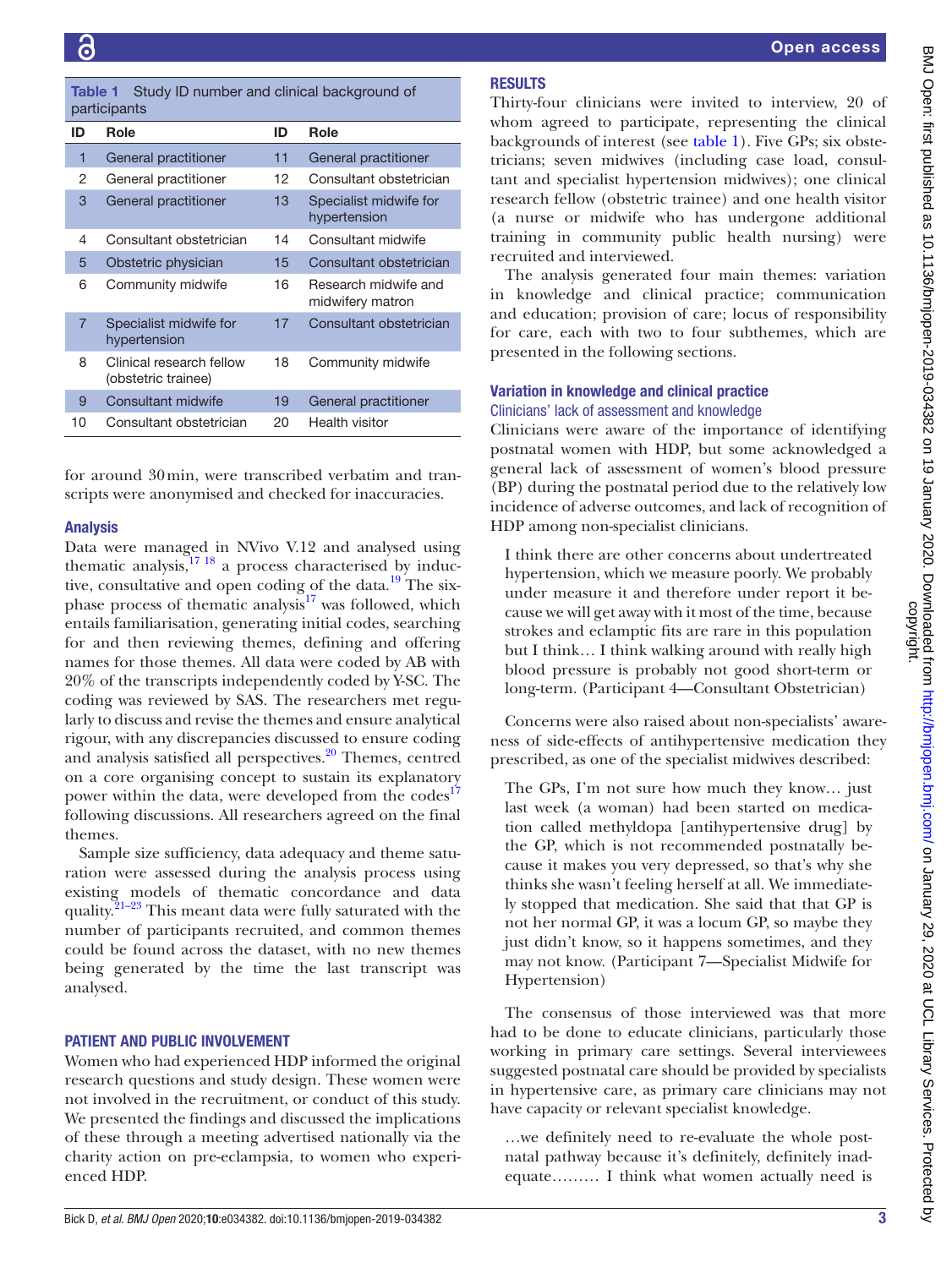direct access to a midwife or an obstetrician that they can speak to at any time and get seen at any time… And I mean, obviously, that can't just be any midwife or any doctor, I think it needs to be someone with a specialist interest in hypertension. (Participant 13— Specialist Midwife for Hypertension)

#### Clinical decision-making based on BP range

Clinicians offered varied responses when asked what BP parameters they used to manage antihypertensive medication. Some acknowledged that practice varied between clinicians, with a lack of adherence to relevant NICE guidance described.

…within our hypertension in pregnancy guideline we have got a section on postnatal, with a guide on which antihypertensives to prescribe, what schedule of reviews should be and fit with what the NICE advice is [on BP management]. How effectively that's delivered, I think, is quite variable. So, you can have it on paper, but it doesn't necessarily translate well to what people do. (Participant 15—Consultant Obstetrician)

Individual experiences of management of women with HDP shaped the practice of some clinicians. Those with more experience of managing HDP expressed greater confidence in their decisions about postnatal management:

NICE say [follow-up checks at] twoweeks and sixweeks, but as a practicing clinician and on the shop floor and having opportunity, I'm far more, I would say, aggressive in making sure that we're seeing them more often. I think that those kind of timelines, fivedays, twoweeks and sixweeks, you've got missed opportunities and actually, women need more or less, and less is as important as more. I've seen a lady today that I've had to reduce the antihypertensive because nobody is brave enough to do that, even though they've seen two other clinicians. (Participant 5— Obstetric Physician)

The need to regularly review women was viewed as important to ensure antihypertensive medication management was appropriate.

…blood pressure's taken on oneday may not be representative of which way they're heading. There may be other factors in the immediate post-birth period. Other variables quite strongly affect blood pressure and therefore your choice of antihypertensive may be appropriate at this moment but may need escalation up or down titration, depending on how factors play out. (Participant 4—Consultant Obstetrician)

#### Communication and education

#### Communication and support between services

Clinicians described several barriers to effective communication following inpatient discharge, including lack of, or no direct contact with, clinicians involved in a woman's pregnancy care and lack of continuity of postnatal care provider:

I think communication can be quite tricky at times. I know particularly in our area, communication with the midwives isn't quite as easy as it could be in trying to track down who is the actual person that's been seeing this lady—quite often, it tends to be different midwives. (Participant 20—Health Visitor)

Clinicians were conscious of 'gaps' between care provided by specialists in HDP management in hospital and routine primary care services. They also acknowledged the importance of effective communication between clinicians within and across healthcare settings for planning the timing and transition of a woman's care from secondary to primary care. Some clinicians considered that women were discharged too soon from specialist services to primary care teams and could benefit from longer contact with the secondary care team:

Ultimately, these women need lifelong care and they need to go back to their GP so it's about at what time point we transition them. I think it's too early, at the moment. … I think the transition should be in a much more organised and robust way so that women know that they have a schedule of reviews delivered by the maternity services and then they have a sixweek check, which actually works quite well and is bedded in. (Participant 15—Consultant Obstetrician)

#### Women's engagement with advice and education

Effective provision of information for women was viewed as key to assist their understanding the severity of their disease, and encourage adherence to postnatal management plans, taking prescribed medication as advised in terms of dosage and consistent timing, and engaging with primary care for ongoing postnatal monitoring. It was noted that women needed to engage with the information offered, with some women more able to engage than others for a variety of reasons.

Sometimes it's really easy to give advice and sometimes it's really difficult and I wouldn't say it's in relation to someone's high blood pressure or diabetes or anything like that, it's just down to the woman. Some women are going to listen and some just aren't. (Participant 6—Community Midwife)

Several interviewees referred to the timing of when information was offered could influence how well women engaged with understanding the impacts of HDP, recommending that information should be provided to women at the earliest opportunity and reiterated at every care contact:

It may have all been partly intra-partum. Some of them it'll be only, "Oh, your blood pressure went up actually in labour, and then we want to get the baby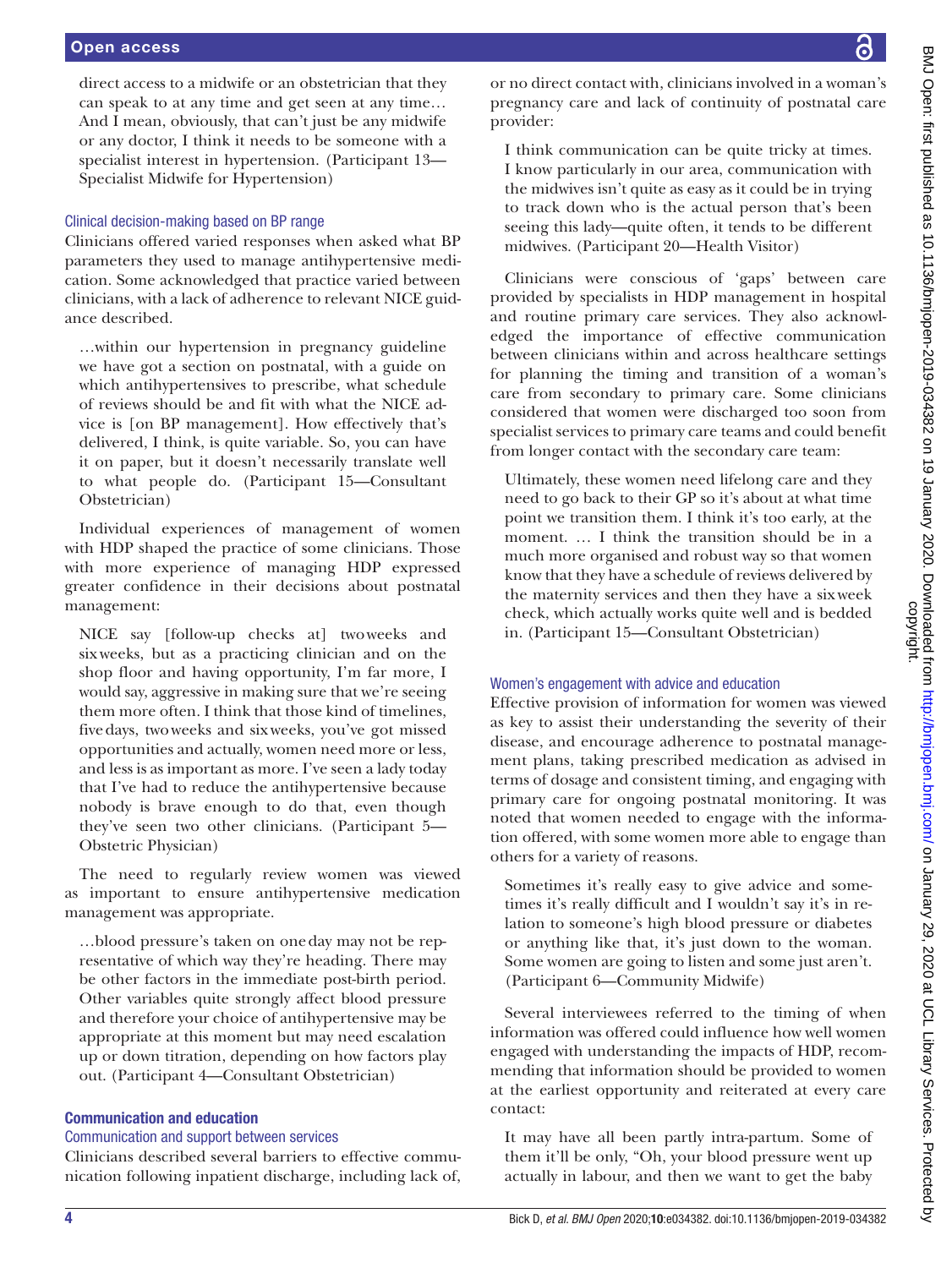delivered". So sometimes it's quite a short period, and it's a period where lots of other things are going on, and they may not have absorbed all those messages. (Participant 19—General Practitioner)

Point of discharge from inpatient care (women with HDP are generally recommended to birth under the care of the obstetric team)<sup>13</sup> was viewed as a particularly pertinent time to commence a discussion about a woman's postnatal care choices, including options for contraception:

I think all women who are hypertensive at delivery should be given a leaflet where all this primary information is given to them so that they understand that they look long term for contraceptive options. There should be a package that everyone with hypertension in pregnancy should receive at the point of discharge with more information links if she wants more later on… (Participant 12—Consultant Obstetrician)

Others also suggested women needed better antenatal education to enable them to more appropriately psychologically prepare for any potential pregnancy complications, such as HDP.

…I hope that this would prepare them better, that if something happens—if their pregnancy takes a slight deviation from their expectations—then they're better prepared to deal with that, psychologically. I think that would have an impact on how they behave postnatally… (Participant 8—Clinical Research Fellow)

There was also recognition among clinicians that the postnatal period was a time when women often prioritised their newborn infants' health over their own, certainly in the first few months as they adjusted to new family life but also a time when women wanted to feel 'normal' again:

Compliance post-delivery is understandably very poor because they're busy with their babies so who's got time to take tablets three times a day? And they don't feel well on these tablets so don't particularly want to take them. (Participant 10—Consultant Obstetrician)

…women don't always take the drugs that are prescribed to them… so it may be that they honestly forget, maybe that life is just very busy, but sometimes it's they just don't want to take the medication. In pregnancy, that might be because they're worried about the effects on the baby. Once they've had the baby, it's because they want to be normal. They're sick of being 'ill'. They've had the baby; they want to be like everyone else who's had a baby. (Participant 9—Consultant Midwife)

## Provision of care

#### Improving care

Some participants considered postnatal referral pathways should be standardised to reduce risk of adverse outcomes if women did not receive prompt care when needed:

There should be a standardised postnatal pattern where this is where the woman goes… how is it okay for a woman to be sitting in a big waiting room with a blood pressure of, you know, more than 160/110, it's ridiculous, you know, you're increasing her risk of having a stroke and what not, or eclamptic fit. (Participant 13—Specialist Midwife for Hypertension)

Other suggestions for improving care included review of risk factors by an appropriate MDT, who could develop a plan for longer term follow-up, to be shared with the woman's GP, alongside information for women on longer term health risks:

If everything is stable, they [women] should be seen again at sixweeks where you can discuss future risks. You need to see whether there is a residual disease, whether you need to do more investigations and refer to aligned specialities and arrange for long-term follow-up by the GP and inform them about the long-term cardiovascular risks and contraception. (Participant 12—Consultant Obstetrician)

Barriers to care reflected need for regular monitoring of women's BP, medication review and ensuring information on drug safety was adequate, especially if women were breast feeding:

Before they leave hospital, there are barriers in terms of regular, accurate measurement of blood pressure, provision of effective medication, choice of antihypertensive with regards to breastfeeding, adequacy of information, adequacy of safety data on antihypertensives and breastfeeding. (Participant 4—Consultant Obstetrician)

## Limited capacity effects care provision

Clinicians stressed that a lack of capacity across the maternity services was an important barrier to appropriate and timely care especially in the immediate postnatal period.

I think the staff feel under-resourced, overstretched, not well supported and with a long list of jobs that they're not able to prioritise what's important and what's not so important and then meet the expectations of the mothers……… sometimes the midwife, if they find that woman is hypertensive, they're not able to get the medical staff to come and address that issue because the doctor's based on labour ward or elsewhere. (Participant 8—Clinical Research Fellow)

It was also highlighted that GPs had limited capacity due to their workloads and waiting times for women to get an appointment to see them, to engage effectively with postnatal women, meaning that follow-up contacts were not tailored to need.

I think a lot of the work can be done by general practice, but I think, general practice is struggling and also, it's engagement with the woman. It's both ways.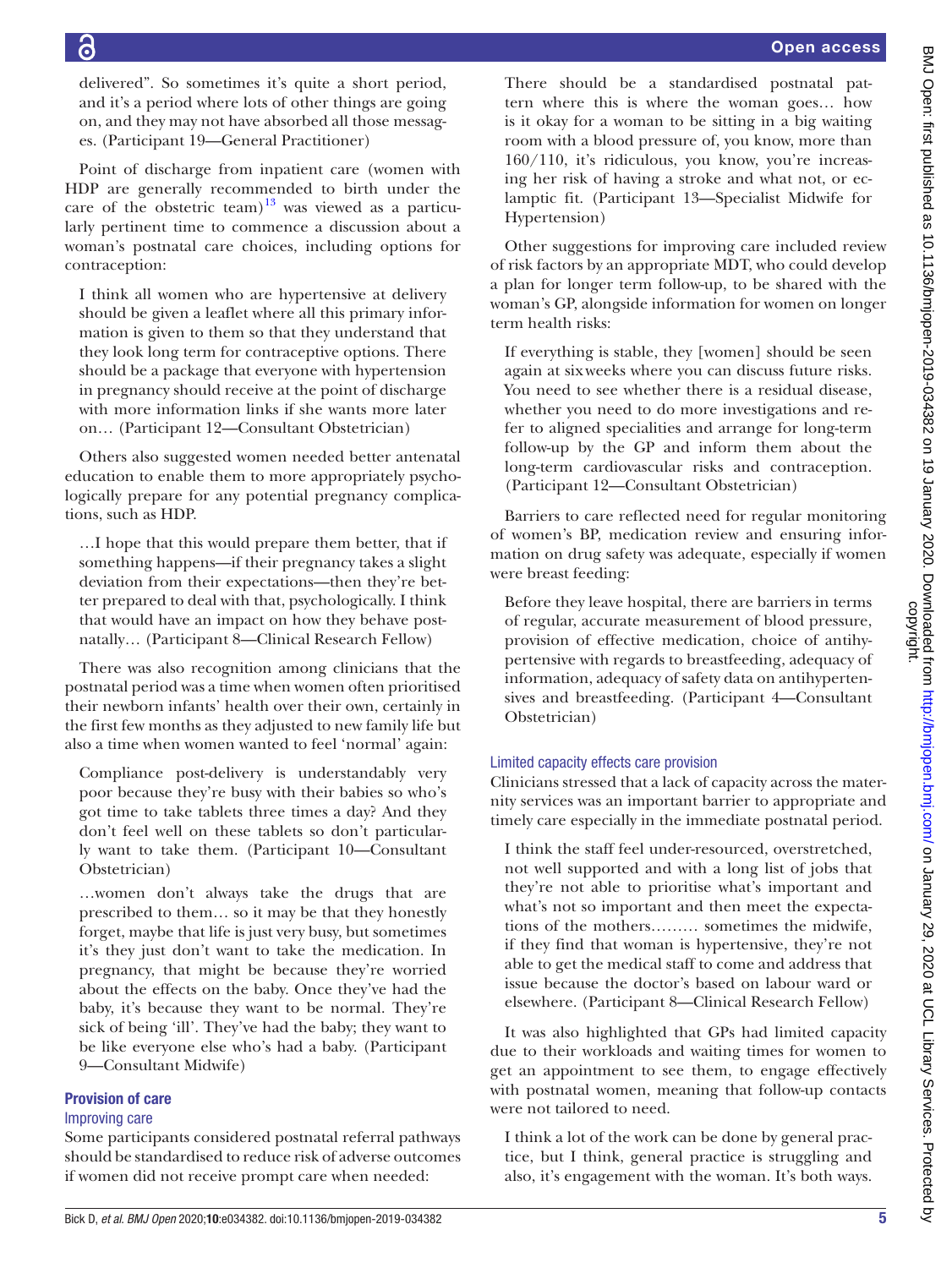I think all practices have the ability to do this, but the woman has to engage with them as well. If they're being told they've got to wait a long time for a GP appointment, they won't engage. (Participant 5— Obstetric Physician)

For some clinicians, despite limited capacity, they went 'above-and-beyond' their role especially if a woman's health deteriorated:

I tell them that they can contact me directly… it's just a responsibility I've taken on myself as I don't want them to feel alone postnatally and I don't want them to have to go through A&E. Sometimes I'm not here and they do have to go through A&E but if they call… I will see them, and they won't have to sit in A&E. I'll just do it ad hoc, grab a consultant and just say, "Look at this patient now!" which isn't right, it's not fair. I shouldn't have to do that. (Participant 13—Specialist Midwife for Hypertension)

#### Need for medical care

Participants discussed how raised BP, plus adverse blood results could result in a longer inpatient stay following the birth, but women were often unaware their BP could remain unstable postnatally:

…anybody whose blood pressure is 140/190, on two occasions, more than fourhours apart, or 150/100 with another factor, such as raised PCR, raised creatinine level, raised ART, low platelets……… I say that, postnatally, we do need to monitor you……… sometimes, the women are under the impression that once they have given birth, their blood pressure will stabilise. I, personally, always say, it's kind of threedays before we can see what your blood pressure is doing. So, usually, a hospital admission is round about threedays, postpartum. (Participant 16—Research Midwife & Midwifery Matron)

Participants in some cases described how they tried to ensure women who required a longer inpatient stay had a room of their own in an effort to deter women from discharging themselves from hospital:

So quite often, if they've got a prolonged stay, you try and find them a side room, so that at least they have a bit of privacy but it's really difficult to get them a side room because, obviously, there are prioritised women who have had a bereavement or a traumatic labour or something. That's often the difficulty I encounter is trying to get them to stay on the postnatal ward and discharge them safely. A lot of them want to self-discharge beforehand. (Participant 8—Clinical Research Fellow)

#### Subsequent pregnancies

The risks to maternal health in subsequent pregnancies were also referred to by the participants.

If it's somebody who's already got a pre-existing problem with hypertension and they were thinking about subsequent pregnancies, then we'd want to make sure that they were on an antihypertensive that was safe in pregnancy in case they were to fall pregnant again. (Participant 1—General Practitioner)

Likewise, interviewees discussed the importance of maintenance of a woman's longer term health after HDP, including counselling women on reducing their risk of HDP in a future pregnancy:

So, we talk about exercise, diet, maintaining normal BMI and having your blood pressure checked, maybe every three, sixmonths, with the GP, just to make sure that they are fit following their pregnancy. I will emphasise that they less likely to have a recurrence of their pre-eclampsia during future pregnancies if their BMI is normal and they don't have any health issues. So, we talk about long term health, off the back of the counselling. (Participant 17—Consultant Obstetrician)

#### Locus of responsibility for care

#### Responsibility placed on the clinician

Clinicians based in secondary care settings clearly acknowledged their responsibilities when managing women with HDP, but felt they could better fulfil these if continuity of care tailored to women's individual BP results were implemented.

They are seen on the postnatal ward. I would love to have more continuity, but we don't. By and large I aim to make a postnatal plan of care… but the individualisation of that, it needs to take into account what their blood pressure is postnatally and how rapidly it falls. (Participant 4—Consultant Obstetrician)

This contrasted with those in primary care settings who considered NICE guidance lacked clarity with respect to their clinical responsibilities.

I do think that there is a little bit of a difficulty with knowing what the expectation is of a GP when you've got women who are quite complicated. I think that's something that has definitely come up in our practice, where you're not really sure what the responsibility is or what the frequency with which you should be checking it is, and I don't think that the NICE guidance is so clear on that. (Participant 11—General Practitioner)

The overall feeling from secondary care clinicians was that postnatal women in some circumstances (in this case, women who developed gestational hypertension) were perhaps best managed by them; however, the maternity services did not have capacity or funding for this.

I absolutely think there needs to be a robust handover and a longer-term transition. But, I think, women who developed gestational hypertension are still at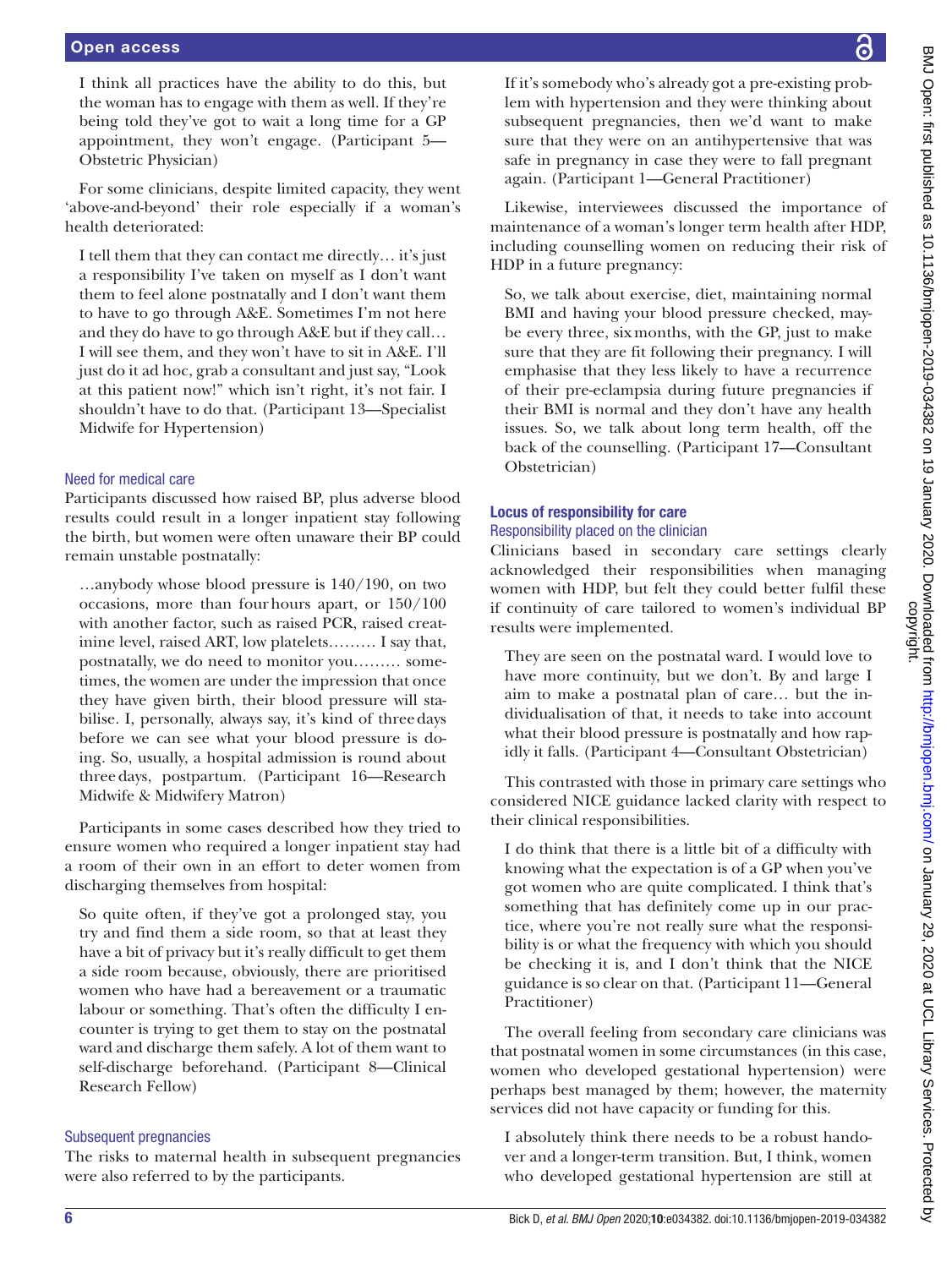risk of post-partum pre-eclampsia and often very labile for the first couple of weeks and need quite a lot of adjusting and weaning. I think if you're delivering women centred care, this should happen alongside assessing her well-being, her baby and I don't think, necessarily, the GP is best placed to do that. I think that would be a much more robust system, rather than this, "Oh you've had your baby"; and immediately you transition back and go and see your GP. (Participant 15—Consultant Obstetrician)

Furthermore, clinicians discussed that tailoring postnatal care to an individual woman could support appropriate clinical decision-making, as getting to know the woman would enable the clinician (in this case a midwife) to note changes in her postnatal health and well-being:

Tailor that care and know the women… from that, you're in a key position as a midwife to make real clinical decisions because you know them, you know something's not right……… You can talk to them about things and you just see a change in them, you pick up stuff about them that might have been lost by a different midwife if every time if they're just doing a urine [test] and blood pressure and then off you go. (Participant 14—Consultant Midwife)

## Responsibility placed on the woman

Some of the clinicians felt the woman also had to take responsibility for her health following HDP, particularly with respect to monitoring of their BP.

Yes, I suppose they would be seen in the clinic if the woman came here for an appointment to discuss [her hypertension]. Otherwise, I haven't personally been involved with any cases. (Participant 3—General Practitioner)

They've got to think about contraception, and long term if they have got a high BMI, exercising, eating sensibly, all these sorts of things. Then they'll have a follow-up with their blood pressure more frequently. I usually say to them if they've had it, that they should have their blood pressure checked more frequently. (Participant 18—Community Midwife)

There was also the recognition that it was the woman, not the GP, who would arrange postnatal follow-up. One of the GPs felt women would only be seen if they (the woman) took the initiative and made an appointment to see their GP.

Usually, the women themselves have known and they've been told to come and see their GP after twoweeks for a blood pressure check……… Postnatal care is very rare, I should think, one in the last twoyears where they've come to have their blood pressure monitor and still on pills. (Participant 2— General Practitioner)

## **Discussion**

This is the first study to explore in-depth the views and experiences of a group of UK clinicians' on postnatal management of women who had HDP, their awareness of relevant NICE guidance and barriers and facilitators to implementation of NICE recommendations.

Several important barriers to implementation of NICE guidance were highlighted including lack of postnatal care plans and pathways, lack of continuity, poor compliance with antihypertensive medication management, uncertainty around responsibility for postnatal care and in some cases, women's lack of awareness of the importance of postnatal monitoring and follow-up. Views of current routine postnatal provision led some clinicians based in secondary care to consider that women in some circumstances should remain under their care for longer, rather than be discharged to non-specialist 'routine' primary care services. Clinicians acknowledged the need for better planning, increased awareness of NICE guidance, better coordination of care across health settings, better and timely information for women and a greater role for MDT planning.

More clinicians will be required to plan and implement guidance to support the management of increasing numbers of women likely to experience  $HDP<sup>34</sup>$  For all clinicians, awareness that HDP can persist beyond the birth, knowledge of signs and symptoms of *de novo* onset, and the sharing of relevant information with women and their families<sup>1424</sup> could make a significant difference to outcome.

Findings indicate that the postnatal period remains a neglected aspect of a woman's maternity care, despite increasing evidence of widespread and chronic physical and psychological maternal morbidity. $25$  Women in the UK are still more likely to die following birth than during pregnancy<sup>26</sup>; however, maternal deaths as a result of HDP declined considerably between 2009 and 2011 (11 women died, 0.42 per 100000 maternities, 95%CI 0.21 to 0.76) and 2012 and 2014 (three women died, 0.11 per 100000 maternities, 95% CI 0.02 to 0.34)<sup>27</sup>; this reduction attributed to implementation of research, audit and evidence-based guidance.

While the Mothers and Babies: Reducing Risk through Audits and Confidential Enquiries (MBRRACE) (UK) findings are very reassuring, none of the opportunities highlighted to further improve care referred to the postnatal period and beyond, despite 11 of the 14 maternal deaths between 2009 and 2014 occurring between 1 and  $42$  days of giving birth.<sup>27</sup> With evidence of risks of HDP on a woman's future cardiovascular health,<sup>[4](#page-8-16)</sup> risk of reoccurrence of HDPs in a future pregnancy, $\frac{11}{1}$  $\frac{11}{1}$  $\frac{11}{1}$  and evidence that around a third of eclampsia cases and more than half of strokes associated with severe pre-eclampsia occur postnatally, $6\frac{28}{9}$  postnatal care cannot be ignored.

The variation in content of care and lack of awareness of antihypertensive medication as recommended by  $NICE<sup>313</sup>$  found in the current study supports a small online survey of UK clinicians of antihypertensive adjustment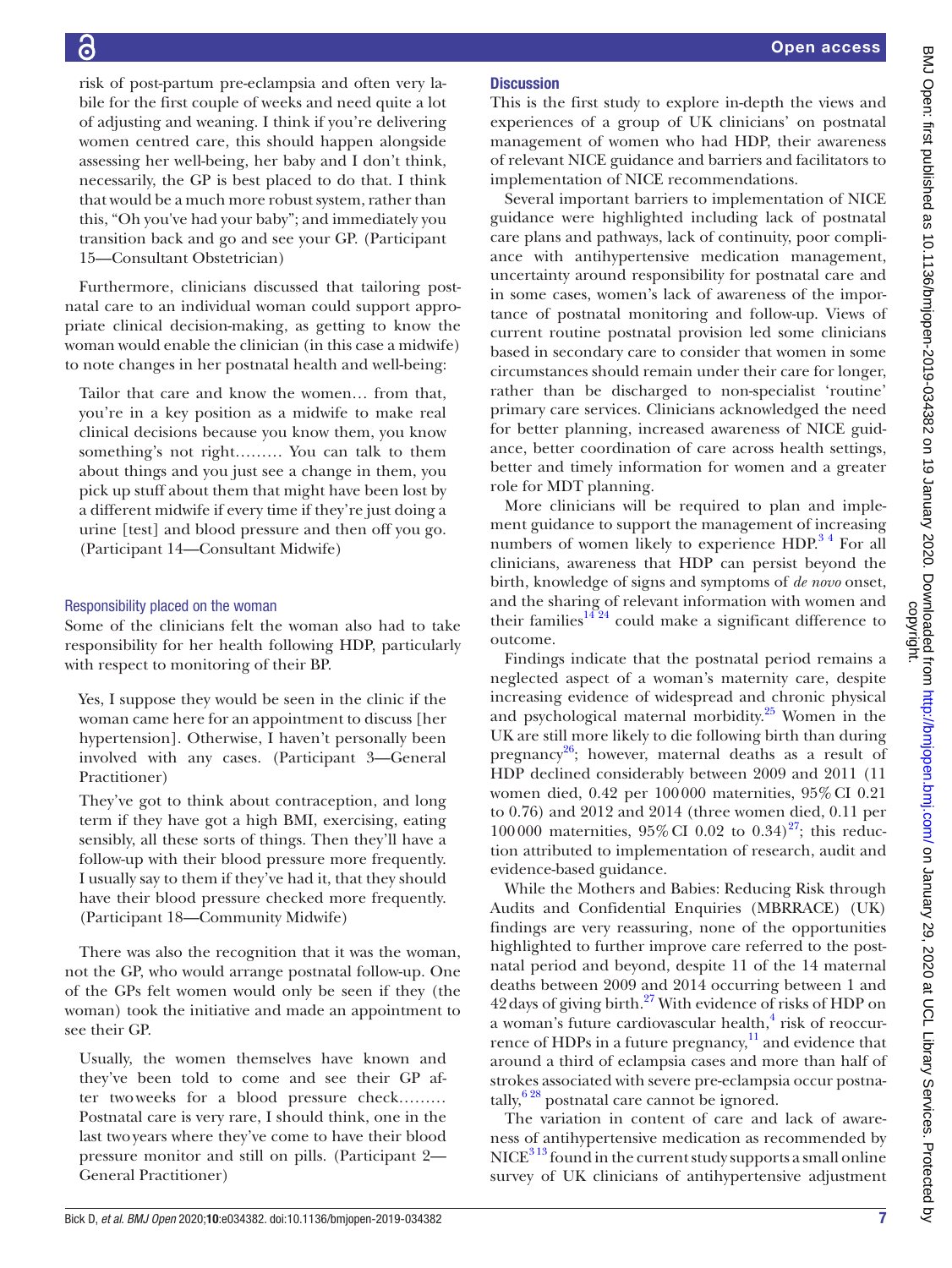postnatally, which aimed to explore prescribing clinicians' approaches to down titration of antihypertensive medica-tion following birth.<sup>[2](#page-8-1)</sup> Of the  $101/390$  (26%) secondary and primary care clinicians approached who completed the survey, labetalol was the the most common antihypertensive drug prescribed. Most clinicians reported adhering to national guidelines when reducing but not increasing women's medication, with wide variation in practice.

The same research team subsequently published results of a feasibility trial of women's self-management of BP.<sup>[29](#page-8-19)</sup> Ninety-one (49%) of 186 women approached from 5 NHS units who had gestational hypertension or pre-eclampsia which required postnatal antihypertensive management were recruited and randomised to self-management  $(n=45)$  or usual care  $(n=46)$ . The self-management intervention, which commenced following inpatient discharge, comprised daily home BP monitoring and automated medication reduction via telemonitoring. Feasibility outcomes included recruitment, retention and compliance with follow-up; 90% of women completed follow-up. Intervention women had lower BP, with the largest difference at 6weeks postnatally. Diastolic BP was significantly lower in the intervention group to 6months postnatally. Study limitations included that women were mostly white and from middle-class backgrounds; nevertheless, a larger randomised controlled trial with BP as the primary outcome is an important next step.<sup>29</sup>

Robust evidence to support postnatal antihypertensive management is needed. This includes studies which directly compare outcomes of different hypertensive drugs and BP thresholds for medication adjustment, $29$ and studies which address why there are disparities in outcomes among women of different ethnic groups, such as the recent finding that women of black ethnicity with chronic hypertension had a significantly greater risk of adverse perinatal outcomes compared with white women. [30](#page-8-20)

What is clear based on our findings is that greater awareness of, and compliance with, NICE guidance $3^{13}$ <sup>14</sup> could enhance some postnatal outcomes. These include developing postnatal care plans and pathways during pregnancy<sup>13</sup> to inform appropriate timing of transfer from secondary to primary care services and the clinicians who should be involved. Greater involvement of the MDT could be of benefit, with consideration of a postnatal MDT consultation to assess women's health needs going forward, and the development of a care plan which could be shared with the woman's  $\text{GP}^{25}$  Continuity of midwifery care could be supported postnatally for as long as the woman and midwife felt was necessary, with a coordinating clinician identified (eg, the midwife or GP) to sign-post women for additional medical support as and when required. Information on breast feeding when taking antihypertensive drugs should be offered to all women, $3^{13}$  preferably when medication is first prescribed, to enable women to make informed decisions about infant feeding. Our findings clearly highlight that

all clinicians should familiarise themselves with current guidance on recommended antihypertensive medication for women who are or are not breast feeding, even if not the prescribing clinician, to ensure they can advise women appropriately.<sup>313</sup>

Some clinicians in our study were advising women on approaches to self-manage their health to reduce future risk of the consequences of HDP on their health, including lifestyle advice. Of concern is that a lack of an appropriate care pathway postnatally could delay treatment, including preconception care planning, to potentially benefit outcomes of subsequent pregnancies. NICE recommends weight management support and other lifestyle behaviours are discussed with women, with advice reflecting women's individual circumstances, and reiterated as needed at each primary care consultation.<sup>3</sup><sup>13</sup><sup>14</sup> Women at risk of future CVD based on their pregnancy history will potentially require more frequent screening beyond the postnatal period, although robust evidence is needed of the benefit of this.<sup>10</sup> What NICE guidance does not currently specifically support is flexibility with respect to the duration of postnatal care an individual woman may require. Current guidance<sup>3</sup> <sup>13</sup> <sup>14</sup> 'assumes' that all women are 'recovered' from their pregnancy and birth within the 6–8weeks postnatal period, when this may not be the case. We do not yet have evidence of what model of postnatal care would be of most benefit for women who have medically complex pregnancies, an area which needs urgent attention.<sup>2</sup>

As a qualitative study, generalisability may be limited. The study was undertaken in London and it is likely that clinicians' experiences will differ in terms of the population of women they are likely to care for, the environment of care and range of specialist maternity services they can access. However, there were several strengths. We interviewed a wide range of secondary and primary care-based NHS clinicians based in inner city and urban areas, providing care to women and families from a wide range of ethnicities, sociodemographic and socioeconomic backgrounds. Some clinicians were linked to tertiary NHS maternity units which care for women with the most serious medical complications and as such were more likely to be 'experts' in HDP management and to have greater insight into some of the issues raised.

#### **Conclusion**

Evidence of longer term maternal health consequences following HDP is accumulating. Clinicians should ensure that relevant NICE guidance is implemented, that they are familiar with guidance and that women are involved in decisions about ongoing care and why this is important. The continued low priority accorded to postnatal care means that missed opportunities to improve outcomes for women, their infants and families will continue.

Twitter Debra Bick [@debrabick](https://twitter.com/debrabick), Sergio A Silverio [@Silverio\\_SA\\_,](https://twitter.com/Silverio_SA_) Amanda Bye [@](https://twitter.com/bye_amanda) [bye\\_amanda](https://twitter.com/bye_amanda) and Yan-Shing Chang [@YanShingChang](https://twitter.com/YanShingChang)